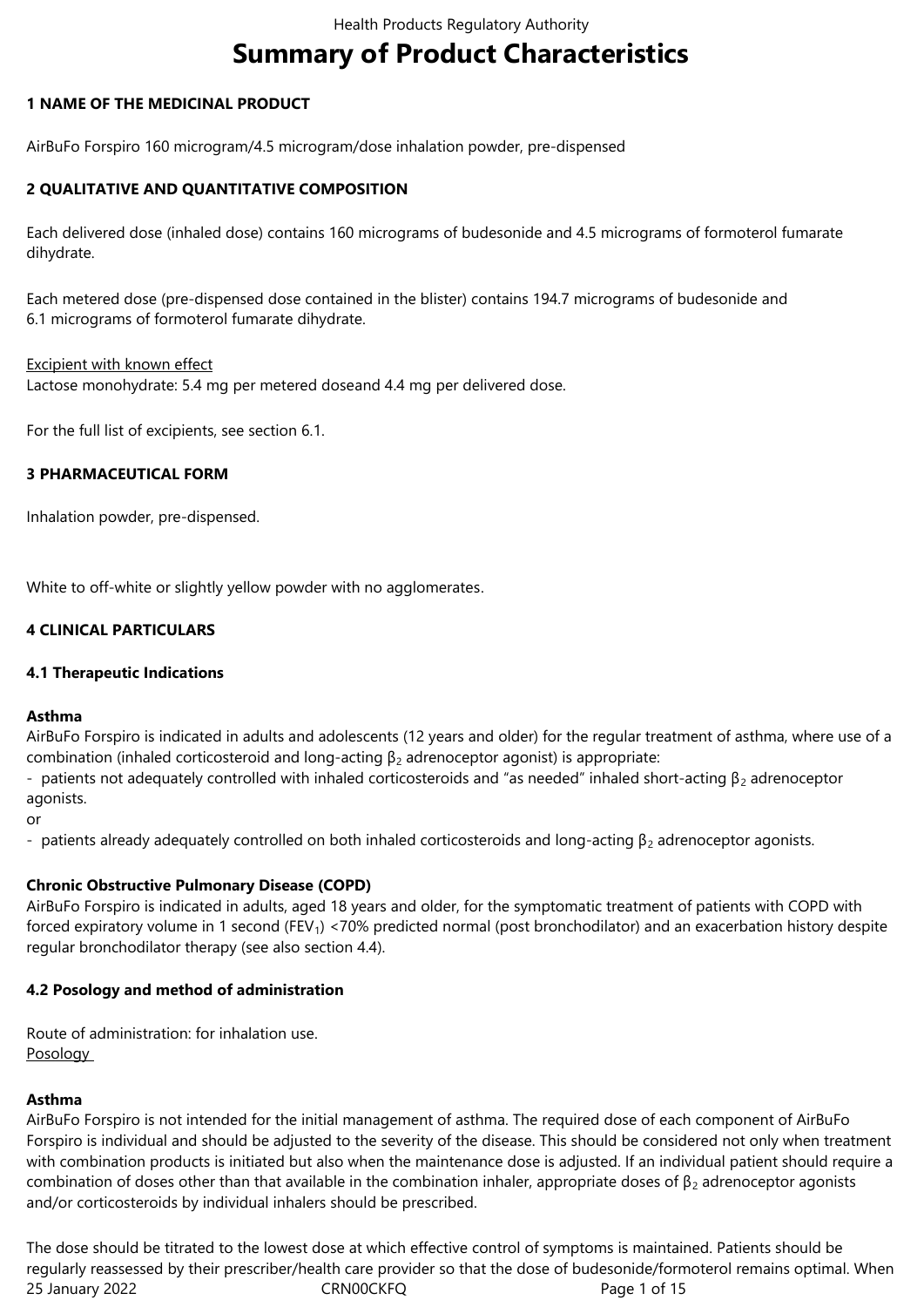long-term control of symptoms is maintained with the lowest recommended dose, then the next step could include a test of inhaled corticosteroid alone.

When it is appropriate to titrate down to a lower strength or to prescribe a higher strength than is available for AirBuFo Forspiro, a change to an alternative fixed-dose combination of budesonide and formoterol fumarate containing a lower or a higher dose of the inhaled corticosteroid, respectively, is required.

For AirBuFo Forspiro there are two treatment approaches:

**A. AirBuFo Forspiro maintenance therapy:** AirBuFo Forspiro is taken as regular maintenance treatment with a separate rapid-acting bronchodilator as rescue.

**B. AirBuFo Forspiro maintenance and reliever therapy:** AirBuFo Forspiro is taken as regular maintenance treatment and as needed in response to symptoms.

## **A. AirBuFo Forspiro maintenance therapy**

Patients should be advised to have their separate rapid-acting bronchodilator available for rescue use at all times.

## *Recommended doses:*

*Adults (18 years and older):* 1-2 inhalations twice daily. Some patients may require up to a maximum of 4 inhalations twice daily.

*Adolescents (12 – 17 years):* 1-2 inhalations twice daily.

In usual practice when control of symptoms is achieved with the twice daily regimen, titration to the lowest effective dose could include AirBuFo Forspiro given once daily, when in the opinion of the prescriber, a long-acting bronchodilator in combination with an inhaled corticosteroid would be required to maintain control.

Increasing use of a separate rapid-acting bronchodilator indicates a worsening of the underlying condition and warrants a reassessment of the asthma therapy.

*Children under 12 years:* As no data are available, AirBuFo Forspiro is not recommended for children younger than 12 years.

## **B. AirBuFo Forspiro maintenance and reliever therapy**

Patients take a daily maintenance dose of AirBuFo Forspiro and in addition take AirBuFo Forspiro as needed in response to symptoms. Patients should be advised to always have AirBuFo Forspiro available for rescue use.

AirBuFo Forspiro maintenance and reliever therapy should especially be considered for patients with:

- inadequate asthma control and in frequent need of reliever therapy
- asthma exacerbations in the past requiring medical intervention

Close monitoring for dose-related adverse reactions is needed in patients who frequently take high numbers of AirBuFo Forspiro as-needed inhalations.

## *Recommended doses:*

*Adults and adolescents (12 years and older):* The recommended maintenance dose is 2 inhalations per day, given either as one inhalation in the morning and evening or as 2 inhalations in either the morning or evening. For some patients a maintenance dose of 2 inhalations twice daily may be appropriate. Patients should take 1 additional inhalation as needed in response to symptoms. If symptoms persist after a few minutes, an additional inhalation should be taken. Not more than 6 inhalations should be taken on any single occasion.

A total daily dose of more than 8 inhalations is not normally needed; however, a total daily dose of up to 12 inhalations could be used for a limited period. Patients using more than 8 inhalations daily should be strongly recommended to seek medical advice. They should be reassessed and their maintenance therapy should be reconsidered.

*Children under 12 years:* AirBuFo Forspiro maintenance and reliever therapy is not recommended for children.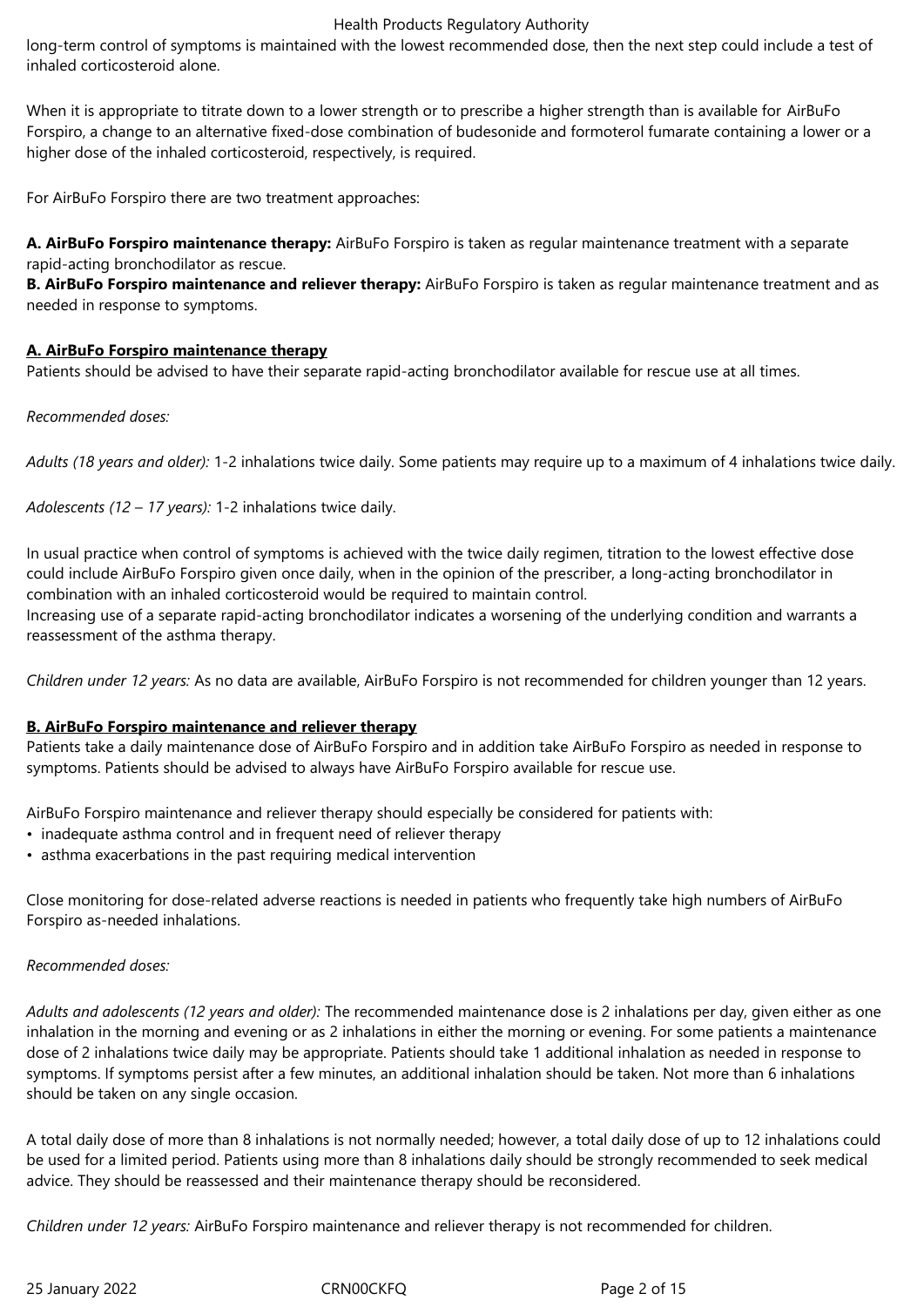## **COPD**

*Adults:* 2 inhalations twice daily

## **General information**

## *Special populations:*

There are no special dosing requirements for elderly patients. There are no data available for use of AirBuFo Forspiro in patients with hepatic or renal impairment. As budesonide and formoterol are primarily eliminated via hepatic metabolism, an increased exposure can be expected in patients with severe liver cirrhosis.

## Method of administration

## **Instructions for use:**

Patients should be demonstrated how to use the Forspiro inhaler and correct use should be checked regularly.

The inhaler contains 60 doses of powder medicinal product in a coiled strip of foil. It has a dose counter which indicates how many doses are left counting down from 60 to 0. When the last 10 doses have been reached the numbers will be on a red background.

The inhaler is not refillable – it should be disposed of when it is empty and be replaced with a new one.

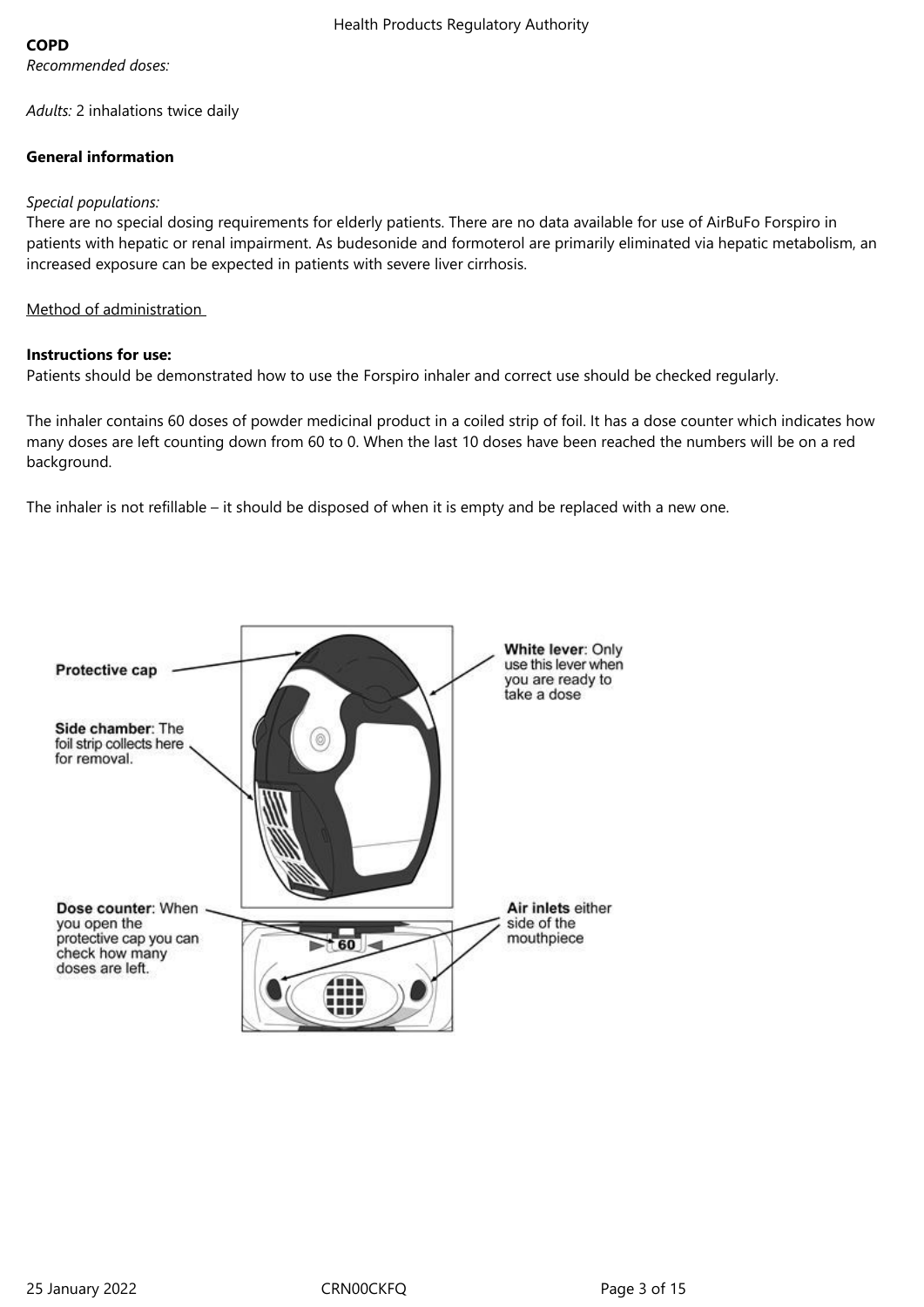## **Before using the inhaler**

The transparent side chamber door should be opened.

 The foil strip should be removed from the side chamber by carefully tearing away the full length of strip against the 'teeth' of the side chamber as shown below.The strip should **not be pulled or tugged**.



The side chamber door should be closed and the used strip should be disposed of.

**Note:** As the inhaler is used the side chamber will gradually fill up with used strip. The foil strips with **black bars don't contain medicinal product**. Eventually the numbered sections of the strip will appear in the side chamber. **There should never be more than 2 sections of foil strip** in the side chamber as they may cause the inhaler to jam. The strip should be torn away carefully as shown above, and disposed of safely.

## **Using the inhaler**

The inhaler should be held in hands, as seen in the pictures.

## **1. Open**



- The protective **cap should be opened downwards** to reveal the mouthpiece.
- The dose counter should be checked to see how many doses are left.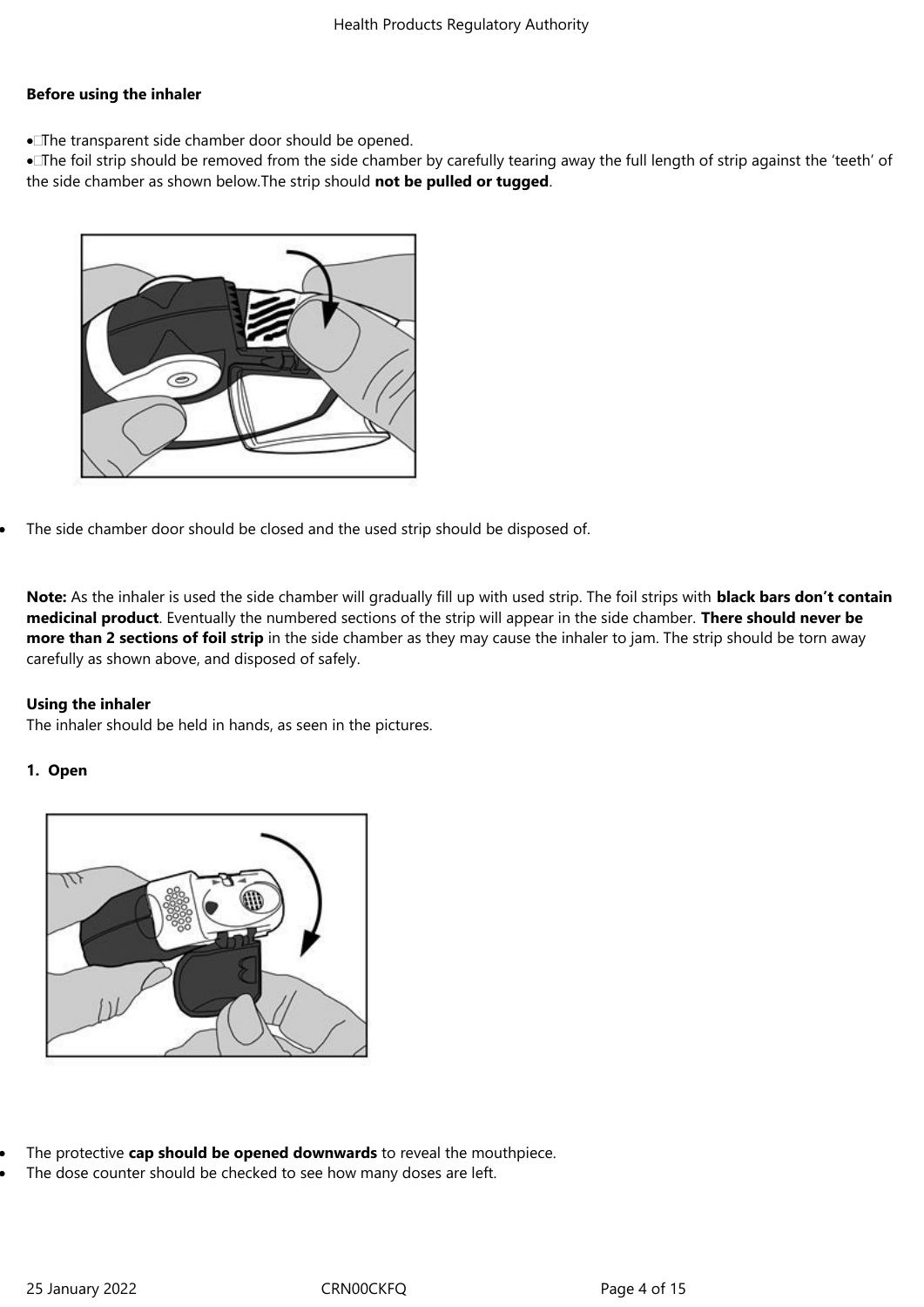#### **2. Preparation of the dose**



The edge of the **white lever should be lifted up**. The side chamber should be closed.

**Note**: The white lever should only be operated when the patient is ready to inhale a dose of the medicinal product. If the patient plays with the white lever he/she will waste doses.



 **Open:** The **white lever should be moved over fully**as far as it will go and **until it clicks**. This action moves a new dose into position with the number at the top.

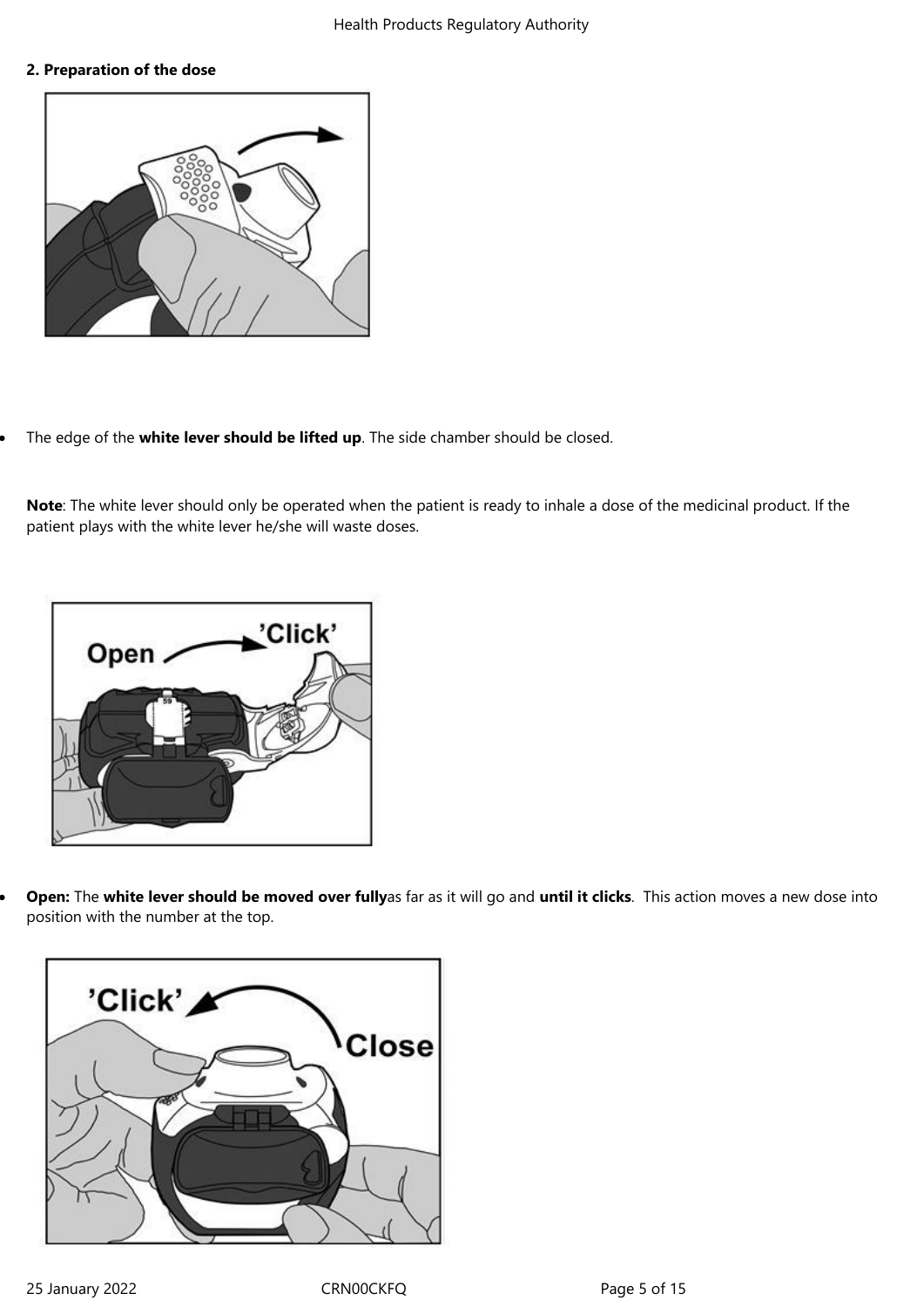**Close:** Afterwards the **white lever should be closed fully**so that it **clicks**back into its original position. The inhaler is now ready for immediate use.

#### **3. Inhalation of the dose**

- Away from the inhaler mouthpiece, the patient should breathe out as much as is comfortable**.** It should **never be breathed directly into** the inhaler as this could affect the dose.
- The inhaler should be hold level with the **protective cap pointing downwards**.
- The lips should be closed firmly around the mouthpiece.
- The patient should breathe in as deeply and as hard as possible through the inhaler, not through the nose.



- The inhaler should be removed from the mouth and the **breath should be held for 5-10 seconds** or as long as is possible without causing discomfort.
- Afterwards, the patient should breathe out slowly, **but not into the inhaler**.
- The protective cap should be closed over the mouthpiece.
- The mouth should be rinsed with water, which should be spat out afterwards. This may help to prevent getting fungal infection in the mouth and becoming hoarse.

## **Cleaning**

- The outside of the mouthpiece should be wiped with a clean, dry tissue if necessary.
- The inhaler should not be taken apart to clean it or for any other purpose!
- The inhaler parts must not be cleaned with water or wet wipes as dampness can affect the dose!
- Pins or other sharp objects must never be inserted into the mouthpiece, or any other part, as this may damage the inhaler!

# **4.3 Contraindications**

Hypersensitivity to the active substances or to any of the excipients listed in section 6.1.

# **4.4 Special warnings and precautions for use**

It is recommended that the dose is tapered when the treatment is discontinued and should not be stopped abruptly.

25 January 2022 **CRNOOCKFQ** Page 6 of 15 If patients find the treatment ineffective, or exceed the highest recommended dose of AirBuFo Forspiro, medical attention must be sought (see section 4.2). Sudden and progressive deterioration in control of asthma or COPD is potentially life threatening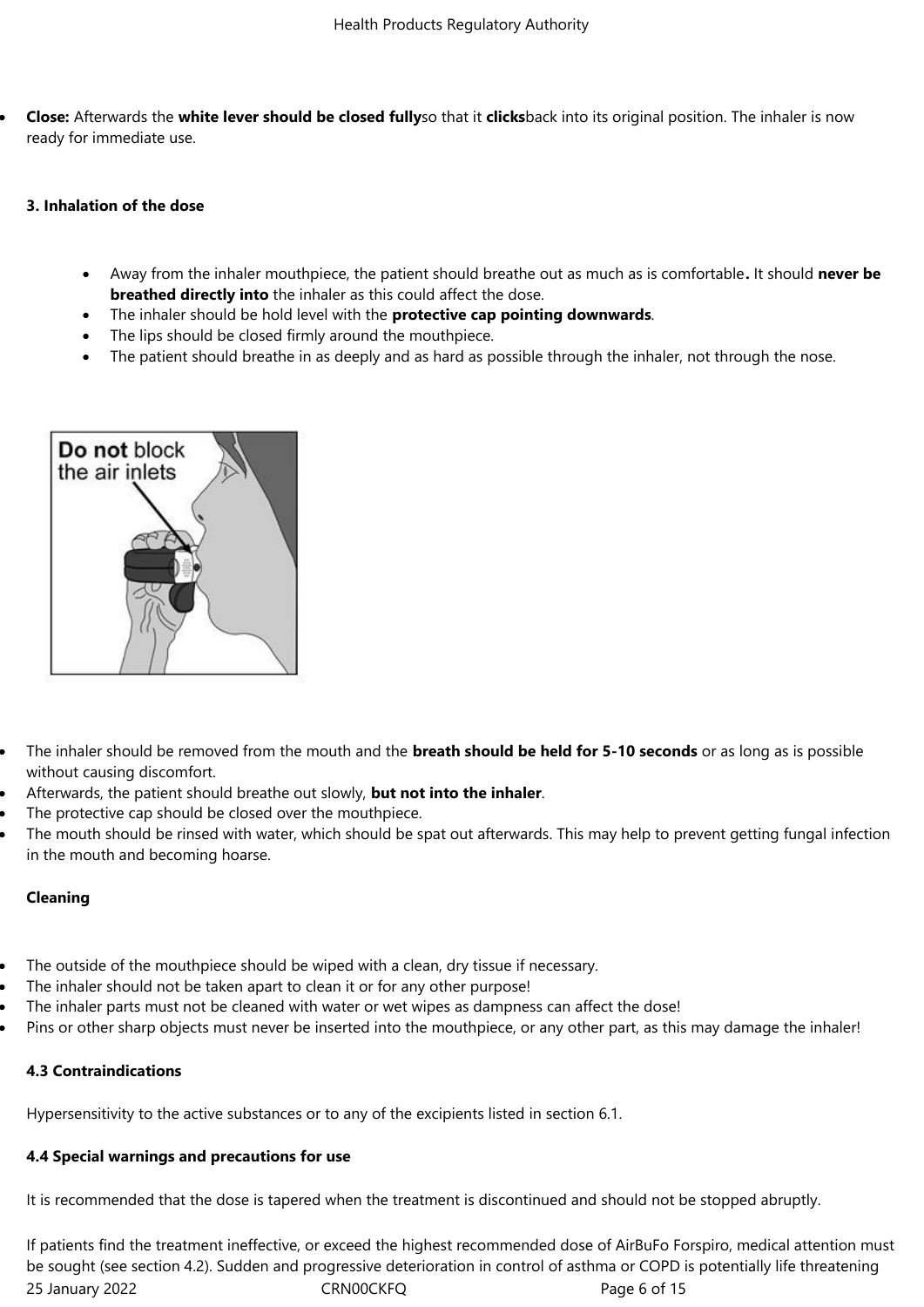and the patient should undergo urgent medical assessment. In this situation, consideration should be given to the need for increased therapy with corticosteroids e.g. a course of oral corticosteroids, or antibiotic treatment if an infection is present.

Patients should be advised to have their rescue inhaler available at all times, either AirBuFo Forspiro (for asthma patients using AirBuFo Forspiro as maintenance and reliever therapy) or a separate rapid-acting bronchodilator (for all patients using AirBuFo Forspiro as maintenance therapy only).

Patients should be reminded to take their AirBuFo Forspiro maintenance dose as prescribed, even when asymptomatic. The prophylactic use of AirBuFo Forspiro, e.g. before exercise, has not been studied. The reliever inhalations of AirBuFo Forspiro should be taken in response to asthma symptoms but are not intended for regular prophylactic use, e.g. before exercise. For such use, a separate rapid-acting bronchodilator should be considered.

Once asthma symptoms are controlled, consideration may be given to gradually reducing the dose of AirBuFo Forspiro. Regular review of patients as treatment is stepped down is important. The lowest effective dose of AirBuFo Forspiro should be used (see section 4.2).

Patients should not be initiated on AirBuFo Forspiro during an exacerbation, or if they have significantly worsening or acutely deteriorating asthma.

Serious asthma-related adverse events and exacerbations may occur during treatment with AirBuFo Forspiro. Patients should be asked to continue treatment but to seek medical advice if asthma symptoms remain uncontrolled or worsen after initiation with AirBuFo Forspiro.

There are no clinical study data on budesonide/formoterol available in COPD patients with a pre-bronchodilator  $FEV_1 > 50\%$ predicted normal and with a post-bronchodilator FEV<sub>1</sub> <70% predicted normal (see section 5.1).

As with other inhalation therapy, paradoxical bronchospasm may occur, with an immediate increase in wheezing and shortness of breath, after dosing. If the patient experiences paradoxical bronchospasm AirBuFo Forspiro should be discontinued immediately, the patient should be assessed and an alternative therapy instituted, if necessary. Paradoxical bronchospasm responds to a rapid-acting inhaled bronchodilator and should be treated straightaway (see section 4.8).

Systemic effects may occur with any inhaled corticosteroid, particularly at high doses prescribed for long periods. These effects are much less likely to occur with inhalation treatment than with oral corticosteroids. Possible systemic effects include Cushing's syndrome, Cushingoid features, adrenal suppression, growth retardation in children and adolescents, decrease in bone mineral density, cataract and glaucoma, and more rarely, a range of psychological or behavioural effects including psychomotor hyperactivity, sleep disorders, anxiety, depression or aggression (particularly in children) (see section 4.8).

Potential effects on bone density should be considered particularly in patients on high doses for prolonged periods that have co-existing risk factors for osteoporosis. Long-term studies with inhaled budesonide in children at mean daily doses of 400 micrograms (metered dose) or in adults at daily doses of 800 micrograms (metered dose) have not shown any significant effects on bone mineral density. No information regarding the effect of budesonide/formoterol at higher doses is available.

If there is any reason to suppose that adrenal function is impaired from previous systemic steroid therapy, care should be taken when transferring patients to AirBuFo Forspiro therapy.

The benefits of inhaled budesonide therapy would normally minimise the need for oral steroids, but patients transferring from oral steroids may remain at risk of impaired adrenal reserve for a considerable time. Recovery may take a considerable amount of time after cessation of oral steroid therapy and hence oral steroid-dependent patients transferred to inhaled budesonide may remain at risk from impaired adrenal function for some considerable time. In such circumstances HPA axis function should be monitored regularly.

The prolonged treatment with high doses of inhaled corticosteroids, particularly higher than recommended doses, may also result in clinically significant adrenal suppression. Therefore, additional systemic corticosteroid cover should be considered during periods of stress such as severe infections or elective surgery. Rapid reduction in the dose of steroids can induce acute adrenal crisis. Symptoms and signs which might be seen in acute adrenal crisis may be somewhat vague but may include anorexia, abdominal pain, weight loss, tiredness, headache, nausea, vomiting, decreased level of consciousness, seizures, hypotension and hypoglycaemia.

25 January 2022 **CRNOOCKFQ** Page 7 of 15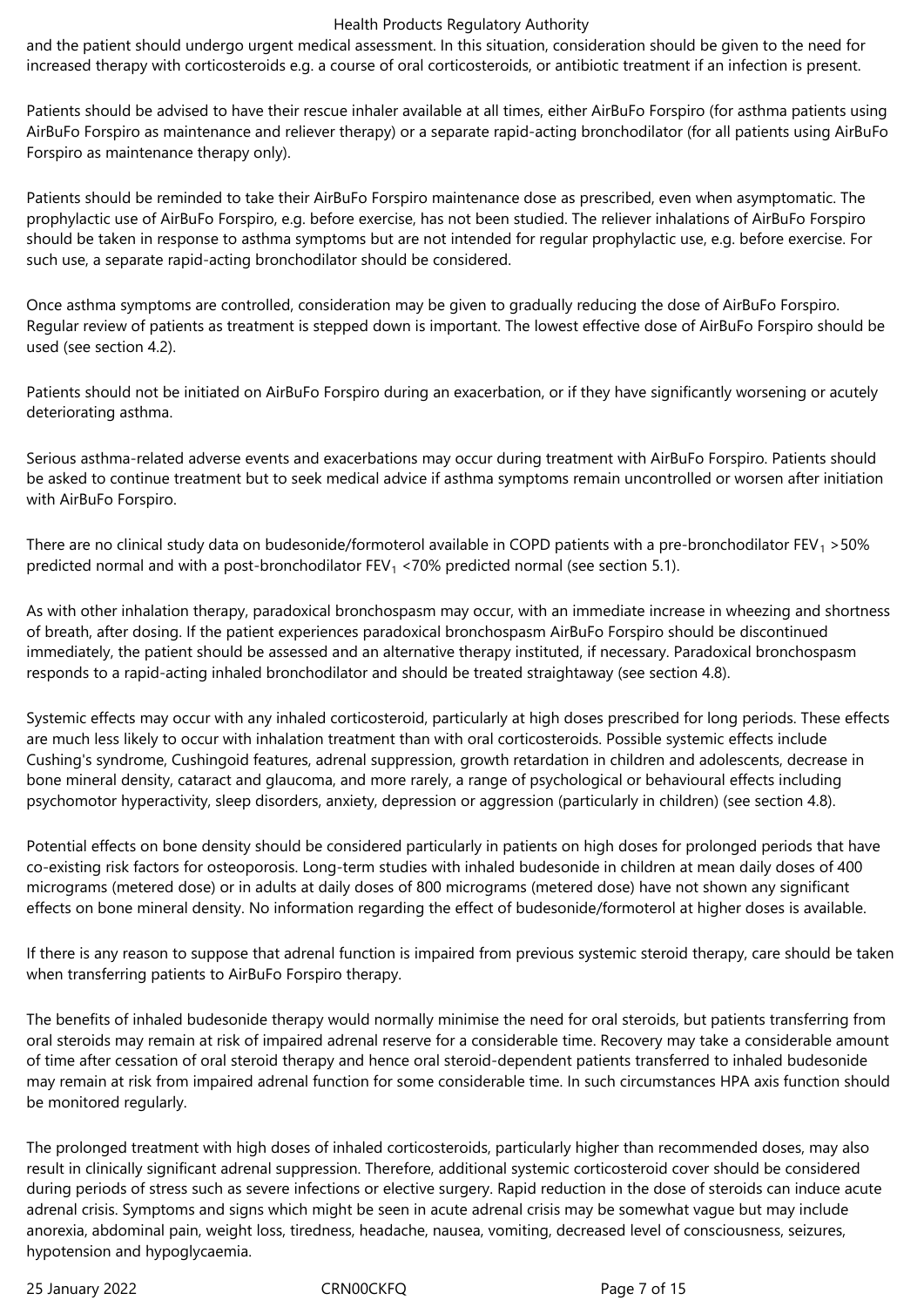Treatment with supplementary systemic steroids or inhaled budesonide should not be stopped abruptly.

During transfer from oral therapy to AirBuFo Forspiro, a generally lower systemic steroid action will be experienced which may result in the appearance of allergic or arthritic symptoms such as rhinitis, eczema and muscle and joint pain.

Specific treatment should be initiated for these conditions. A general insufficient glucocorticosteroid effect should be suspected if, in rare cases, symptoms such as tiredness, headache, nausea and vomiting should occur. In these cases a temporary increase in the dose of oral glucocorticosteroids is sometimes necessary.

To minimise the risk of oropharyngeal candida infection (see section 4.8), the patient should be instructed to rinse their mouth out with water after inhaling the maintenance dose. If oropharyngeal thrush occurs, patients should also rinse their mouth with water after the as-needed inhalations.

Concomitant treatment with itraconazole, ritonavir or other potent CYP3A4 inhibitors should be avoided (see section 4.5). If this is not possible the time interval between administration of the interacting medicinal products should be as long as possible. In patients using potent CYP3A4 inhibitors, AirBuFo Forspiro maintenance and reliever therapy is not recommended.

Co-treatment with CYP3A inhibitors, including cobicistat-containing products, is expected to increase the risk of systemic side-effects. The combination should be avoided unless the benefit outweighs the increased risk of systemic corticosteroid side-effects.

AirBuFo Forspiro should be administered with caution in patients with thyrotoxicosis, phaeochromocytoma, diabetes mellitus, untreated hypokalaemia, hypertrophic obstructive cardiomyopathy, idiopathic subvalvular aortic stenosis, severe hypertension, aneurysm or other severe cardiovascular disorders, such as ischaemic heart disease, tachyarrhythmias or severe heart failure.

Caution should be observed when treating patients with prolongation of the QTc-interval. Formoterol itself may induce prolongation of the QTc-interval.

The need for, and dose of inhaled corticosteroids should be re-evaluated in patients with active or quiescent pulmonary tuberculosis, fungal and viral infections in the airways.

Potentially serious hypokalaemia may result from high doses of  $\beta_2$  adrenoceptor agonists. Concomitant treatment of  $\beta_2$ adrenoceptor agonists with medicinal products which can induce hypokalaemia or potentiate a hypokalaemic effect, e.g. xanthine derivatives, steroids and diuretics, may add to a possible hypokalaemic effect of the  $\beta_2$  adrenoceptor agonist. Particular caution is recommended in unstable asthma with variable use of rescue bronchodilators, in acute severe asthma as the associated risk may be augmented by hypoxia and in other conditions when the likelihood for hypokalaemia is increased. It is recommended that serum potassium levels are monitored during these circumstances.

As for all  $\beta_2$  adrenoceptor agonists, additional blood glucose controls should be considered in diabetic patients.

## Visual disturbance

Visual disturbance may be reported with systemic and topical corticosteroid use. If a patient presents with symptoms such as blurred vision or other visual disturbances, the patient should be considered for referral to an ophthalmologist for evaluation of possible causes which may include cataract, glaucoma or rare diseases such as central serous chorioretinopathy (CSCR) which have been reported after use of systemic and topical corticosteroids.

AirBuFo Forspiro contains lactose monohydrate (4.4 mg/inhalation). This amount does not normally cause problems in lactose intolerant people. The excipient lactose contains small amounts of milk proteins, which may cause allergic reactions.

## Paediatric population

It is recommended that the height of children receiving prolonged treatment with inhaled corticosteroids is regularly monitored. If growth is slowed, therapy should be re-evaluated with the aim of reducing the dose of inhaled corticosteroid to the lowest dose at which effective control of asthma is maintained, if possible. The benefits of the corticosteroid therapy and the possible risks of growth suppression must be carefully weighed. In addition consideration should be given to referring the patient to a paediatric respiratory specialist.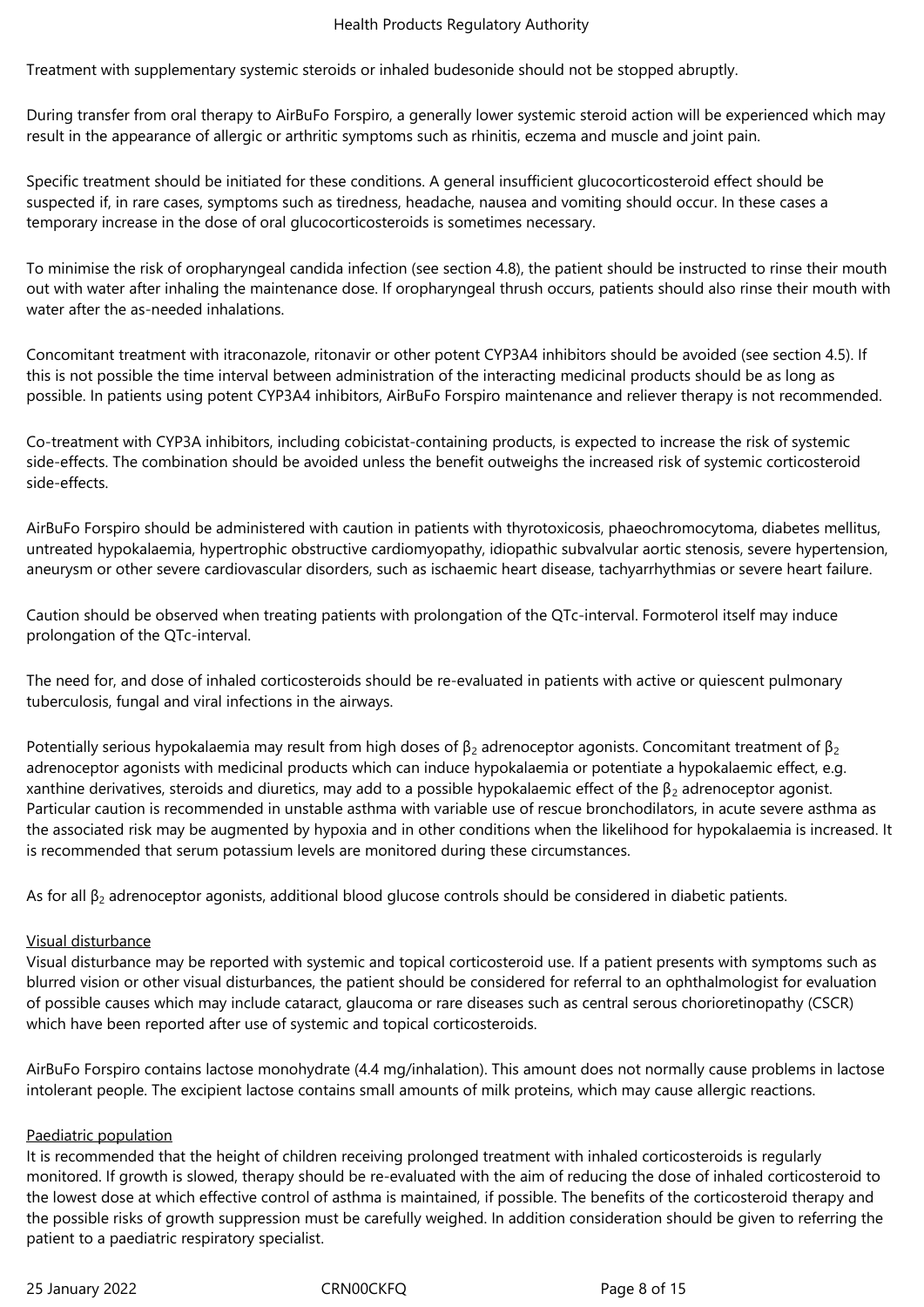Limited data from long-term studies suggest that most children and adolescents treated with inhaled budesonide will ultimately achieve their adult target height. However, an initial small but transient reduction in growth (approximately 1 cm) has been observed. This generally occurs within the first year of treatment.

## Pneumonia in patients with COPD

An increase in the incidence of pneumonia, including pneumonia requiring hospitalisation, has been observed in patients with COPD receiving inhaled corticosteroids. There is some evidence of an increased risk of pneumonia with increasing steroid dose but this has not been demonstrated conclusively across all studies.

There is no conclusive clinical evidence for intra-class differences in the magnitude of the pneumonia risk among inhaled corticosteroid products.

Physicians should remain vigilant for the possible development of pneumonia in patients with COPD as the clinical features of such infections overlap with the symptoms of COPD exacerbations.

Risk factors for pneumonia in patients with COPD include current smoking, older age, low body mass index (BMI) and severe COPD.

## **4.5 Interaction with other medicinal products and other forms of interactions**

## Pharmacokinetic interactions

Potent inhibitors of CYP3A4 (e.g. ketoconazole, itraconazole, voriconazole, posaconazole, clarithromycin, telithromycin, nefazodone, cobicistat and HIV protease inhibitors) are likely to markedly increase plasma levels of budesonide and concomitant use should be avoided. If this is not possible the time interval between administration of the inhibitor and budesonide should be as long as possible (section 4.4). In patients using potent CYP3A4 inhibitors, AirBuFo Forspiro maintenance and reliever therapy is not recommended.

The potent CYP3A4 inhibitor ketoconazole, 200 mg once daily, increased plasma levels of concomitantly orally administered budesonide (single dose of 3 mg) on average six-fold. When ketoconazole was administered 12 hours after budesonide the concentration was on average increased only three-fold showing that separation of the administration times can reduce the increase in plasma levels. Limited data about this interaction for high-dose inhaled budesonide indicates that marked increase in plasma levels (on average four fold) may occur if itraconazole, 200 mg once daily, is administered concomitantly with inhaled budesonide (single dose of 1000 μg).

## Pharmacodynamic interactions

Beta-adrenergic blockers can weaken or inhibit the effect of formoterol. AirBuFo Forspiro should therefore not be given together with beta-adrenergic blockers (including eye drops) unless there are compelling reasons.

Concomitant treatment with quinidine, disopyramide, procainamide, phenothiazines, antihistamines (terfenadine) and tricyclic antidepressants can prolong the QTc-interval and increase the risk of ventricular arrhythmias.

In addition L-Dopa, L-thyroxine, oxytocin and alcohol can impair cardiac tolerance towards β<sub>2</sub> sympathomimetics.

Concomitant treatment with monoamine oxidase inhibitors, including agents with similar properties such as furazolidone and procarbazine, may precipitate hypertensive reactions.

There is an elevated risk of arrhythmias in patients receiving concomitant anaesthesia with halogenated hydrocarbons.

Concomitant use of other beta-adrenergic or anticholinergic medicinal products can have a potentially additive bronchodilating effect.

Hypokalaemia may increase the disposition towards arrhythmias in patients who are treated with digitalis glycosides.

Hypokalaemia may result from beta2-agonist therapy and may be potentiated by concomitant treatment with xanthine derivatives, corticosteroids and diuretics (see section 4.4).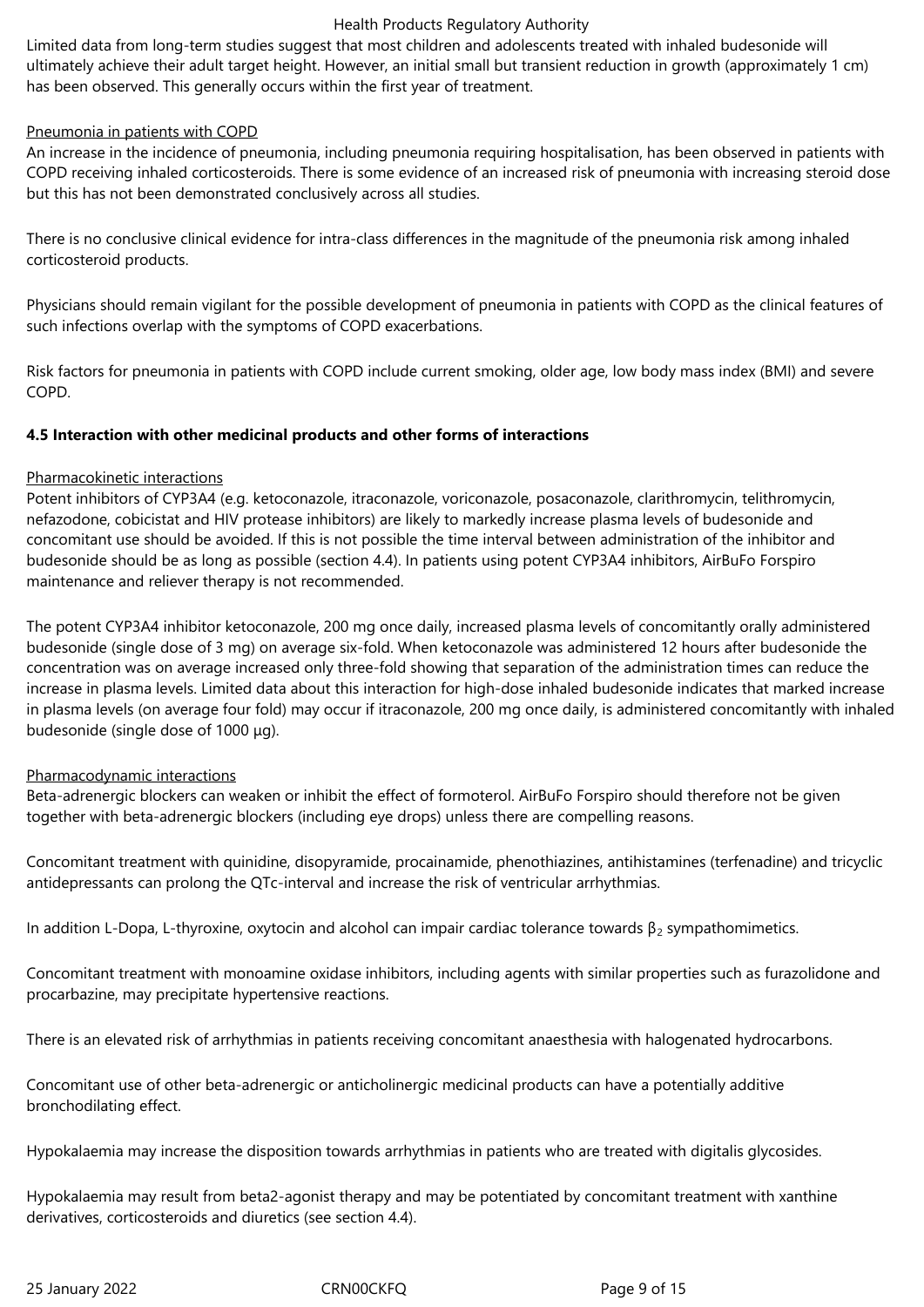Budesonide and formoterol have not been observed to interact with any other medicinal products used in the treatment of asthma.

## Paediatric population

Interaction studies have only been performed in adults.

## **4.6 Fertility, pregnancy and lactation**

## **Pregnancy**

For budesonide/formoterol or the concomitant treatment with formoterol and budesonide, no clinical data on exposed pregnancies are available. Data from an embryo-foetal development study in the rat, showed no evidence of any additional effect from the combination.

There are no adequate data from use of formoterol in pregnant women. In animal studies formoterol has caused adverse reactions in reproduction studies at very high systemic exposure levels (see section 5.3).

Data on approximately 2000 exposed pregnancies indicate no increased teratogenic risk associated with the use of inhaled budesonide. In animal studies glucocorticoids have been shown to induce malformations (see section 5.3). This is not likely to be relevant for humans given recommended doses.

Animal studies have also identified an involvement of excess prenatal glucocorticoids in increased risks for intrauterine growth retardation, adult cardiovascular disease and permanent changes in glucocorticoid receptor density, neurotransmitter turnover and behaviour at exposures below the teratogenic dose range.

During pregnancy, AirBuFo Forspiro should only be used when the benefits outweigh the potential risks. The lowest effective dose of budesonide needed to maintain adequate asthma control should be used.

## Breast-feeding

Budesonide is excreted in breast milk. However, at therapeutic doses no effects on the suckling child are anticipated. It is not known whether formoterol passes into human breast milk. In rats, small amounts of formoterol have been detected in maternal milk. Administration of AirBuFo Forspiro to women who are breast-feeding should only be considered if the expected benefit to the mother is greater than any possible risk to the child.

## Fertility

There is no data available on the potential effect of budesonide on fertility. Animal reproduction studies with formoterol have shown a somewhat reduced fertility in male rats at high systemic exposure (see section 5.3).

## **4.7 Effects on ability to drive and use machines**

AirBuFo Forspiro has no or negligible influence on the ability to drive and use machines.

## **4.8 Undesirable effects**

Since AirBuFo Forspiro contains both budesonide and formoterol, the same pattern of undesirable effects as reported for these substances may occur. No increased incidence of adverse reactions has been seen following concurrent administration of the two compounds. The most common related adverse drug reactions are pharmacologically predictable side-effects of  $\beta_2$ adrenoceptor agonist therapy, such as tremor and palpitations. These tend to be mild and usually disappear within a few days of treatment.

Adverse reactions which have been associated with budesonide or formoterol are given below, listed by system organ class and frequency. Frequencies are defined as: very common (≥1/10); common (≥1/100 to <1/10); uncommon (≥1/1,000 to <1/100); rare (≥1/10,000 to <1/1,000); very rare (<1/10,000); not known (cannot be estimated from the available data).

Frequencies were derived from clinical trial data. The incidence in placebo was not taken into account.

## **Table 1**

25 January 2022 CRN00CKFQ Page 10 of 15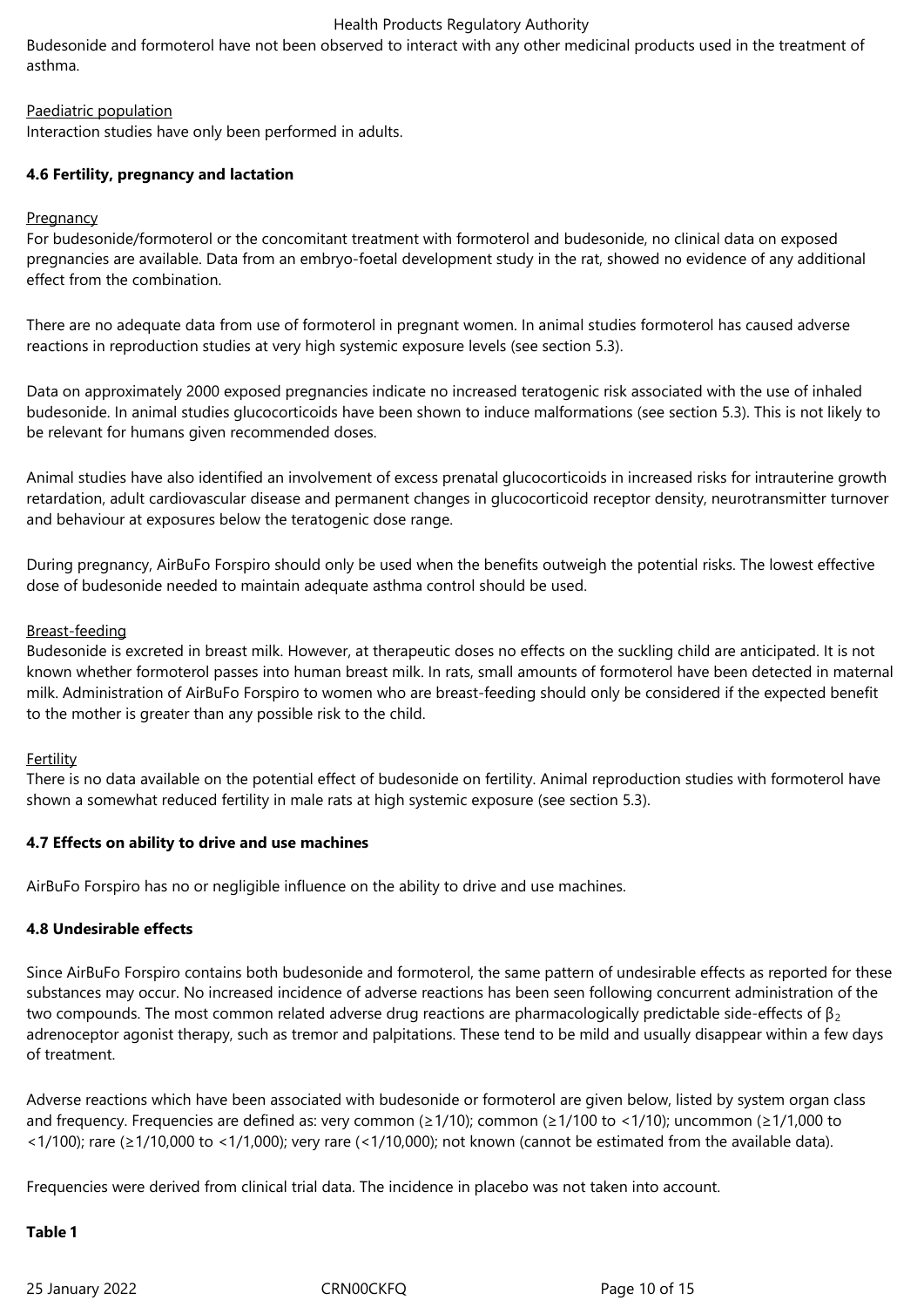| <b>System Organ Class</b>                       | <b>Frequency</b> | <b>Adverse Reaction</b>                                |  |  |
|-------------------------------------------------|------------------|--------------------------------------------------------|--|--|
| Infections and infestations                     | Common           | Candida infections in the oropharynx                   |  |  |
|                                                 |                  | Pneumonia (in COPD patients)                           |  |  |
| Immune system disorders                         | Rare             | Immediate and delayed hypersensitivity reactions, e.g. |  |  |
|                                                 |                  | exanthema, urticaria, pruritus, dermatitis, angioedema |  |  |
|                                                 |                  | and anaphylactic reaction                              |  |  |
| <b>Endocrine disorders</b>                      | Very rare        | Cushing's syndrome                                     |  |  |
|                                                 |                  | Adrenal suppression                                    |  |  |
|                                                 |                  | Growth retardation                                     |  |  |
|                                                 |                  | Decrease in bone mineral density                       |  |  |
| Metabolism and nutrition disorders              | Rare             | Hypokalaemia                                           |  |  |
|                                                 | Very rare        | Hyperglycaemia                                         |  |  |
| Psychiatric disorders                           | Uncommon         | Aggression                                             |  |  |
|                                                 |                  | Psychomotor hyperactivity                              |  |  |
|                                                 |                  | Anxiety                                                |  |  |
|                                                 |                  | Sleep disorders                                        |  |  |
|                                                 | Very rare        | Depression                                             |  |  |
|                                                 |                  | Behavioural changes (predominantly in children)        |  |  |
| Nervous system disorders                        | Common           | Headache                                               |  |  |
|                                                 |                  | Tremor                                                 |  |  |
|                                                 | Uncommon         | <b>Dizziness</b>                                       |  |  |
|                                                 | Very rare        | Taste disturbances                                     |  |  |
| Eye disorders                                   | Uncommon         | Blurred vision (see also section 4.4)                  |  |  |
|                                                 | Very rare        | Cataract and glaucoma                                  |  |  |
| Cardiac disorders                               | Common           | Palpitations                                           |  |  |
|                                                 | Uncommon         | Tachycardia                                            |  |  |
|                                                 | Rare             | Cardiac arrhythmias, e.g. atrial fibrillation,         |  |  |
|                                                 |                  | supraventricular tachycardia, extrasystoles            |  |  |
|                                                 | Very rare        | Angina pectoris                                        |  |  |
|                                                 |                  | Prolongation of QTc-interval                           |  |  |
| Vascular disorders                              | Very rare        | Variations in blood pressure                           |  |  |
| Respiratory, thoracic and mediastinal disorders | Common           | Mild irritation in the throat                          |  |  |
|                                                 |                  | Coughing                                               |  |  |
|                                                 |                  | Dysphonia including hoarseness                         |  |  |
|                                                 | Rare             | Bronchospasm                                           |  |  |
| Gastrointestinal disorders                      | Uncommon         | Nausea                                                 |  |  |
| Skin and subcutaneous tissue disorders          | Uncommon         | <b>Bruises</b>                                         |  |  |
| Musculoskeletal and connective tissue disorders | Uncommon         | Muscle cramps                                          |  |  |

Candida infection in the oropharynx is due to medicinal product deposition. Advising the patient to rinse the mouth out with water after each maintenance dose will minimize the risk. Oropharyngeal Candida infection usually responds to topical antifungal treatment without the need to discontinue the inhaled corticosteroid. If oropharyngeal thrush occurs, patients should also rinse their mouth with water after the as-needed inhalations.

As with other inhalation therapy, paradoxical bronchospasm may occur very rarely, affecting less than 1 in 10,000 people, with an immediate increase in wheezing and shortness of breath after dosing. Paradoxical bronchospasm responds to a rapid-acting inhaled bronchodilator and should be treated straightaway. AirBuFo Forspiro should be discontinued immediately, the patient should be assessed and an alternative therapy instituted if necessary (see section 4.4).

Systemic effects of inhaled corticosteroids may occur, particularly at high doses prescribed for prolonged periods. These effects are much less likely to occur than with oral corticosteroids. Possible systemic effects include Cushing's syndrome, Cushingoid features, adrenal suppression, growth retardation in children and adolescents, decrease in bone mineral density, cataract and glaucoma. Increased susceptibility to infections and impairment of the ability to adapt to stress may also occur. Effects are probably dependent on dose, exposure time, concomitant and previous steroid exposure and individual sensitivity.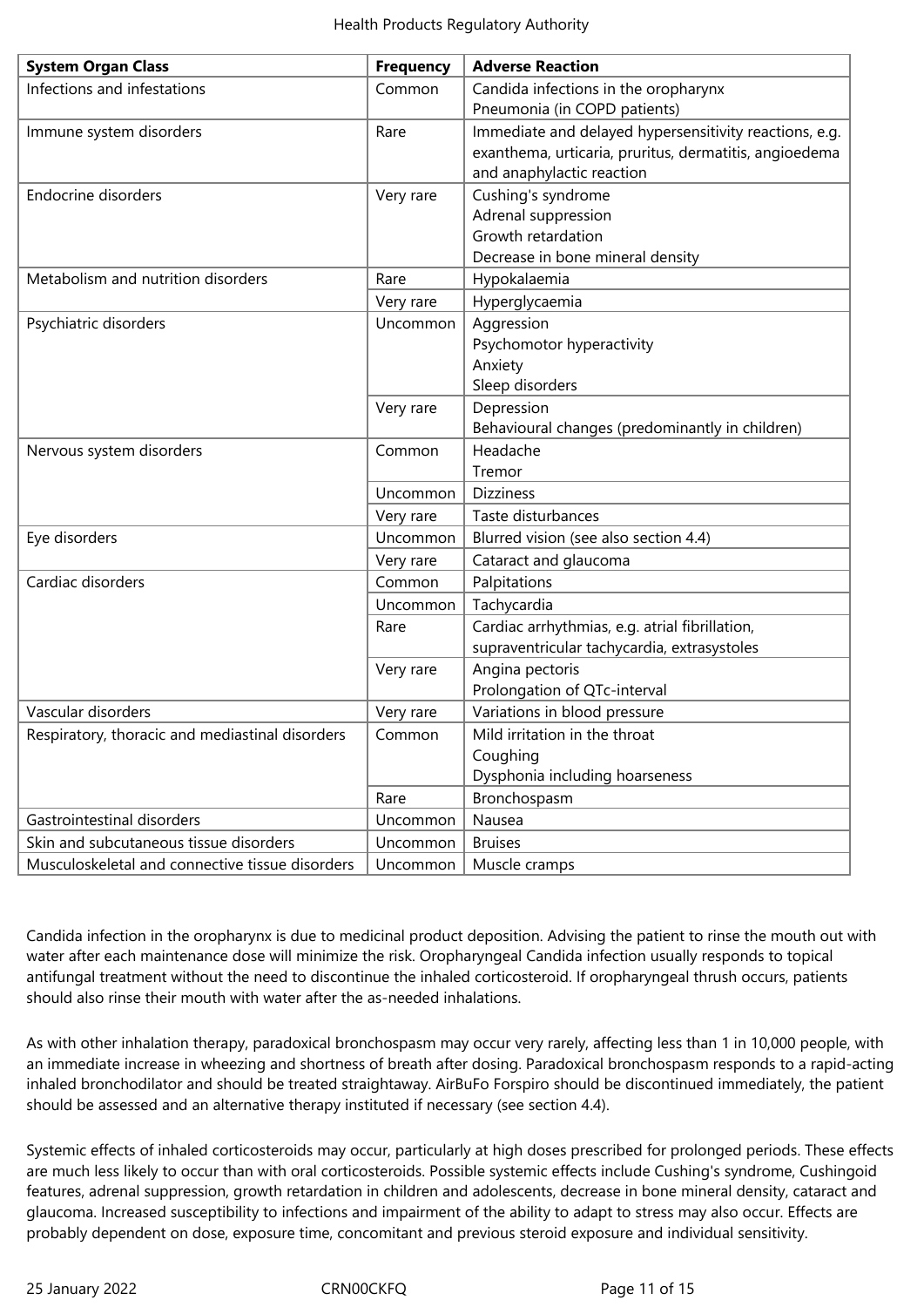## Paediatric population

It is recommended that the height of children receiving prolonged treatment with inhaled corticosteroids is regularly monitored (see section 4.4).

## Reporting of suspected adverse reactions

Reporting suspected adverse reactions after authorisation of the medicinal product is important. It allows continued monitoring of the benefit/risk balance of the medicinal product. Healthcare professionals are asked to report any suspected adverse reactions via HPRA Pharmacovigilance; website: www.hpra.ie

## **4.9 Overdose**

An overdose of formoterol would likely lead to effects t[hat are typica](http://www.hpra.ie/)l for  $\beta_2$  adrenoceptor agonists: tremor, headache, palpitations. Symptoms reported from isolated cases are tachycardia, hyperglycaemia, hypokalaemia, prolonged QTc-interval, arrhythmia, nausea and vomiting. Supportive and symptomatic treatment may be indicated. A dose of 90 micrograms administered during three hours in patients with acute bronchial obstruction raised no safety concerns.

Acute overdose with budesonide, even in excessive doses, is not expected to be a clinical problem. When used chronically in excessive doses, systemic glucocorticoid effects, such as hypercorticism and adrenal suppression, may appear.

If AirBuFo Forspiro therapy has to be withdrawn due to overdose of the formoterol component of the medicinal product, provision of appropriate inhaled corticosteroid therapy must be considered.

## **5 PHARMACOLOGICAL PROPERTIES**

## **5.1 Pharmacodynamic properties**

Pharmacotherapeutic group: Drugs for obstructive airway diseases: Adrenergics, Inhalants ATC-code: R03AK07

## Mechanisms of action and Pharmacodynamic effects

This medicinal product contains formoterol and budesonide, which have different modes of action and show additive effects in terms of reduction of asthma exacerbations. The specific properties of budesonide and formoterol allow the combination to be used either as maintenance and reliever therapy or as maintenance treatment of asthma.

## *Budesonide*

Budesonide is a glucocorticosteroid which when inhaled has a dose-dependent anti-inflammatory action in the airways, resulting in reduced symptoms and fewer asthma exacerbations. Inhaled budesonide has less severe adverse reactions than systemic corticosteroids. The exact mechanism responsible for the anti-inflammatory effect of glucocorticosteroids is unknown.

## *Formoterol*

Formoterol is a selective  $β_2$  adrenoceptor agonist that, when inhaled, results in rapid and long-acting relaxation of bronchial smooth muscle in patients with reversible airways obstruction. The bronchodilating effect is dose dependent, with an onset of effect within 1-3 minutes. The duration of effect is at least 12 hours after a single dose.

## Clinical efficacy and safety

## **Asthma**

## *Clinical efficacy for budesonide/formoterol maintenance therapy*

Clinical studies in adults have shown that the addition of formoterol to budesonide improved asthma symptoms and lung function, and reduced exacerbations. In two 12-week studies the effect on lung function of budesonide/formoterol was equal to that of the free combination of budesonide and formoterol, and exceeded that of budesonide alone. All treatment arms used a short-acting  $β_2$  adrenoceptor agonist as needed. There was no sign of attenuation of the antiasthmatic effect over time.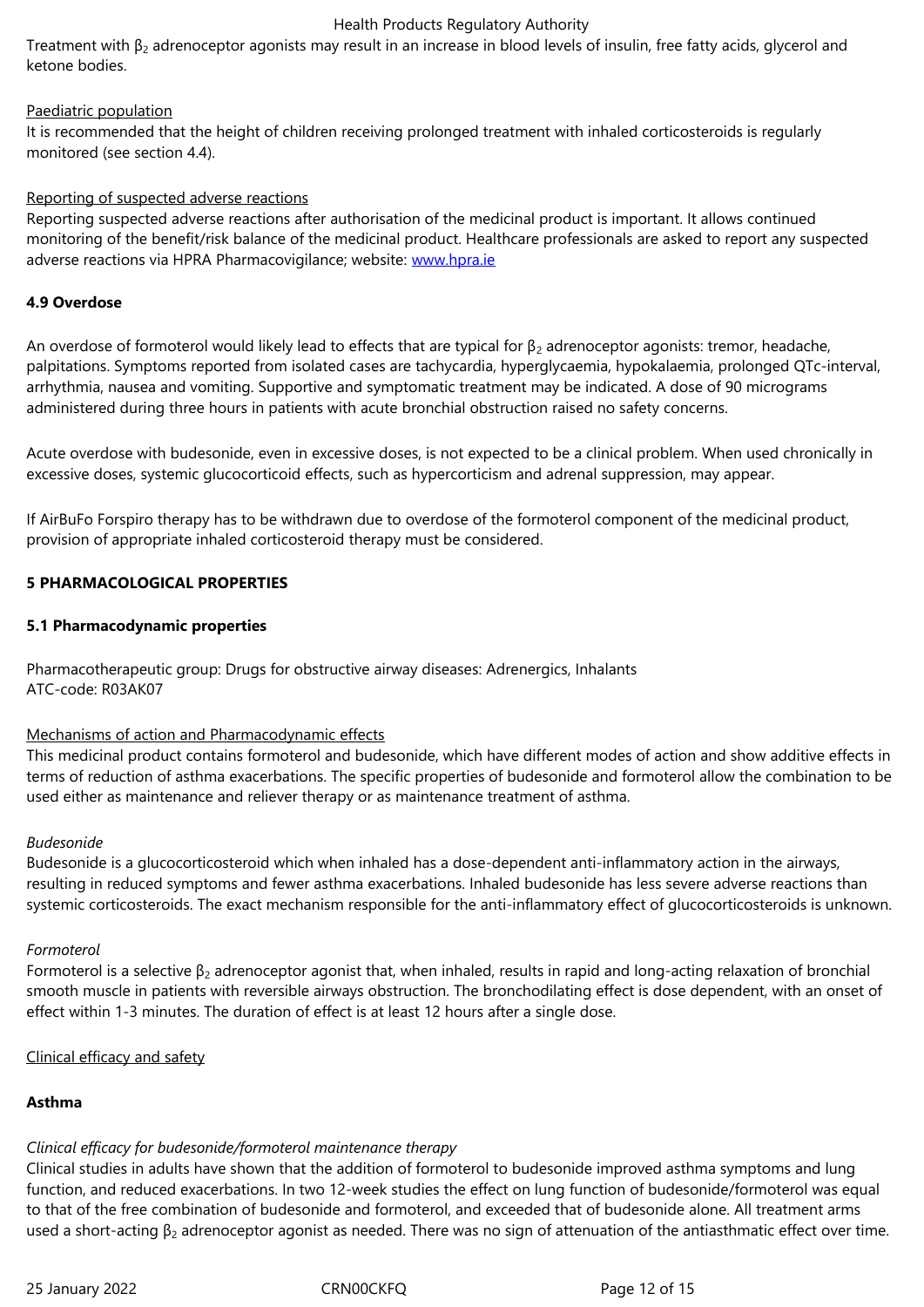Two 12-week paediatric studies have been performed in which 265 children aged 6-11 years were treated with a maintenance dose of budesonide/formoterol (2 inhalations of 80 micrograms /4.5 micrograms/inhalation twice daily), and a short acting  $\beta_2$ adrenoceptor agonist as needed. In both studies, lung function was improved and the treatment was well tolerated compared to the corresponding dose of budesonide alone.

## *Clinical efficacy for budesonide/formoterol maintenance and reliever therapy*

A total of 12,076 asthma patients were included in 5 double-blind efficacy and safety studies (4,447 were randomised to budesonide/formoterol maintenance and reliever therapy) for 6 or 12 months. Patients were required to be symptomatic despite use of inhaled glucocorticosteroids.

Budesonide/formoterol maintenance and reliever therapy provided statistically significant and clinically meaningful reductions in severe exacerbations for all comparisons in all 5 studies. This included a comparison with budesonide/formoterol at a higher maintenance dose with terbutaline as reliever (study 735) and budesonide/formoterol at the same maintenance dose with either formoterol or terbutaline as reliever (study 734) (Table 2). In Study 735, lung function, symptom control, and reliever use were similar in all treatment groups. In Study 734, symptoms and reliever use were reduced and lung function improved, compared with both comparator treatments. In the 5 studies combined, patients receiving budesonide/formoterol maintenance and reliever therapy used, on average, no reliever inhalations on 57% of treatment days. There was no sign of development of tolerance over time.

## **Table 2 Overview of severe exacerbations in clinical studies.**

| <b>Study No.</b> | <b>Treatment groups</b>                                                     |       | Severe exacerbations <sup>a</sup> |                   |
|------------------|-----------------------------------------------------------------------------|-------|-----------------------------------|-------------------|
| <b>Duration</b>  |                                                                             |       | <b>Events</b>                     | Events/           |
|                  |                                                                             |       |                                   | patients-year     |
| Study 735        | Budesonide/formoterol 160/4.5 $\mu$ g bd + as needed                        |       | 125                               | 0.23 <sup>b</sup> |
| 6 months         | Budesonide/formoterol 320/9 µg bd + terbutaline 0.4 mg as needed            | 1,099 | 173                               | 0.32              |
|                  | Salmeterol/fluticasone 2 x 25/125 µg bd + terbutaline 0.4 mg as needed      | 1,119 | 208                               | 0.38              |
| Study 734        | Budesonide/formoterol 160/4.5 µg bd + as needed                             |       | 194                               | 0.19 <sup>b</sup> |
| 12 months        | Budesonide/formoterol 160/4.5 $\mu$ g bd + formoterol 4.5 $\mu$ g as needed | 1,137 | 296                               | 0.29              |
|                  | Budesonide/formoterol $160/4.5$ µg bd + terbutaline 0.4 mg as needed        | 1,138 | 377                               | 0.37              |

a Hospitalisation/emergency room treatment or treatment with oral steroids.

b Reduction in exacerbation rate is statistically significant (P value <0.01) for both comparisons.

Comparable efficacy and safety in adolescents and adults was demonstrated in 6 double-blind studies, comprising the 5 studies mentioned above and an additional study using a higher maintenance dose of 160/4.5 micrograms, two inhalations twice daily. These assessments were based on a total of 14,385 asthma patients of whom 1,847 were adolescents. The number of adolescent patients taking more than 8 inhalations on at least one day as part of budesonide/formoterol maintenance and reliever therapy was limited, and such use was infrequent.

In 2 other studies with patients seeking medical attention due to acute asthma symptoms, budesonide/formoterol provided rapid and effective relief of bronchoconstriction similar to salbutamol and formoterol.

## **COPD**

In two 12-month studies, the effect on lung function and the rate of exacerbation (defined as courses of oral steroids and/or course of antibiotics and/or hospitalisations) in patients with moderate to severe COPD was evaluated. The inclusion criteria for both studies was pre-bronchodilator FEV<sub>1</sub> <50% predicted normal. Median post-bronchodilator FEV<sub>1</sub> at inclusion in the trials was 42% predicted normal.

The mean number of exacerbations per year (as defined above) was significantly reduced with budesonide/formoterol as compared with treatment with formoterol alone or placebo (mean rate 1.4 compared with 1.8-1.9 in the placebo/formoterol group). The mean number of days on oral corticosteroids/patient during the 12 months was slightly reduced in the budesonide/formoterol group (7-8 days/patient/year compared with 11-12 and 9-12 days in the placebo and formoterol groups, respectively). For changes in lung-function parameters, such as FEV<sub>1</sub>, budesonide/formoterol was not superior to treatment with formoterol alone.

## **5.2 Pharmacokinetic properties**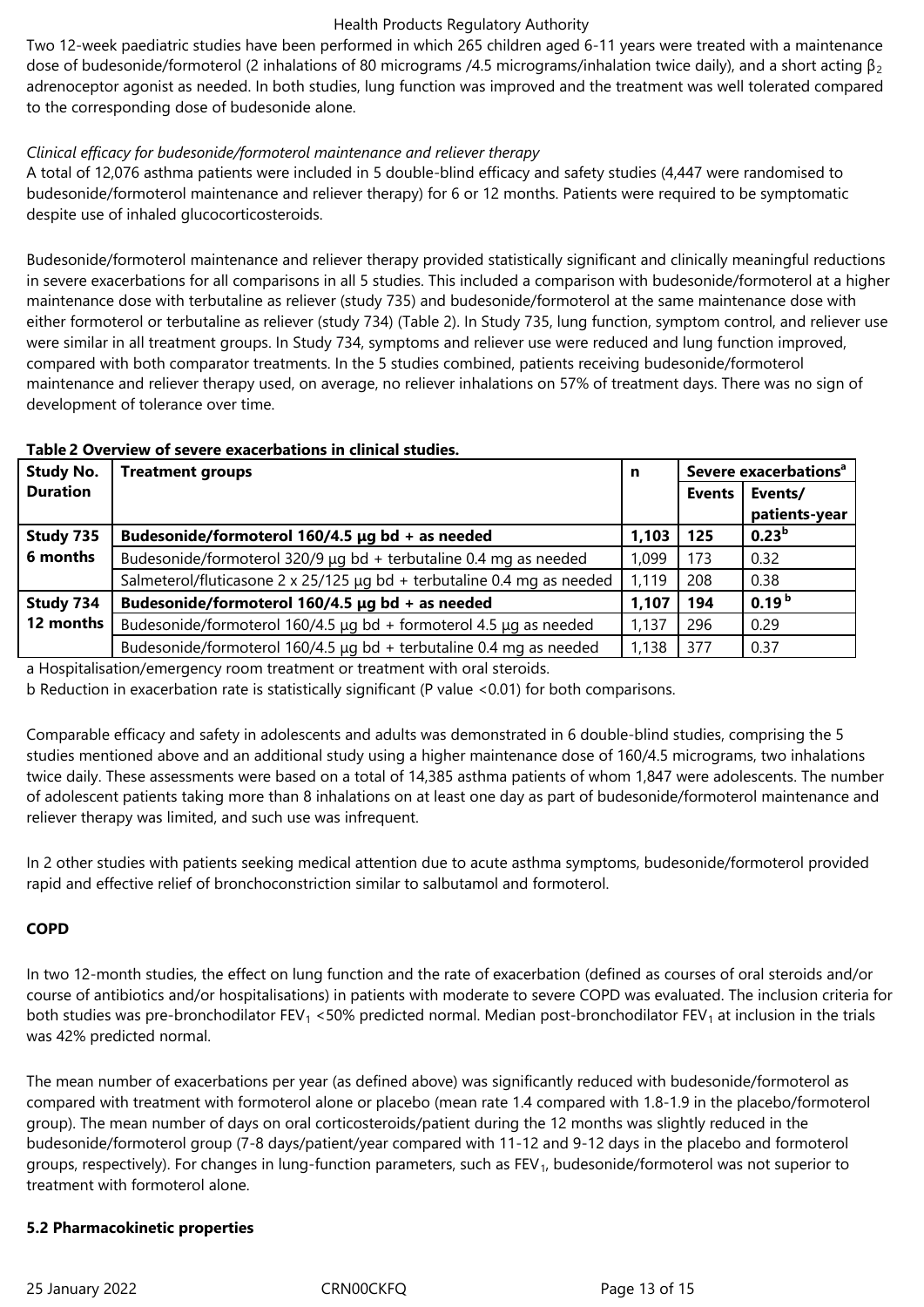## **Absorption**

The fixed-dose combination of budesonide and formoterol, and the corresponding mono-products have been shown to be bioequivalent with regard to systemic exposure of budesonide and formoterol, respectively. In spite of this, a small increase in cortisol suppression was seen after administration of the fixed-dose combination compared to the mono-products. The difference is considered not to have an impact on clinical safety.

There was no evidence of pharmacokinetic interactions between budesonide and formoterol.

Pharmacokinetic parameters for the respective substances were comparable after the administration of budesonide and formoterol as monoproducts or as the fixed-dose combination. For budesonide, AUC was slightly higher, rate of absorption more rapid and maximal plasma concentration higher after administration of the fixed combination. For formoterol, maximal plasma concentration was similar after administration of the fixed combination. Inhaled budesonide is rapidly absorbed and the maximum plasma concentration is reached within 30 minutes after inhalation. In studies, mean lung deposition of budesonide after inhalation via the powder inhaler ranged from 32% to 44% of the delivered dose. The systemic bioavailability is approximately 49% of the delivered dose. In children 6-16 years of age the lung deposition falls in the same range as in adults for the same given dose. The resulting plasma concentrations were not determined.

Inhaled formoterol is rapidly absorbed and the maximum plasma concentration is reached within 10 minutes after inhalation. In studies the mean lung deposition of formoterol after inhalation via the powder inhaler ranged from 28% to 49% of the delivered dose. The systemic bioavailability is about 61% of the delivered dose.

## Distribution and biotransformation

Plasma protein binding is approximately 50% for formoterol and 90% for budesonide. Volume of distribution is about 4 l/kg for formoterol and 3 l/kg for budesonide. Formoterol is inactivated via conjugation reactions (active O-demethylated and deformylated metabolites are formed, but they are seen mainly as inactivated conjugates). Budesonide undergoes an extensive degree (approximately 90%) of biotransformation on first passage through the liver to metabolites of low glucocorticosteroid activity. The glucocorticosteroid activity of the major metabolites, 6-betahydroxy-budesonide and 16-alfa-hydroxy-prednisolone, is less than 1% of that of budesonide. There are no indications of any metabolic interactions or any displacement reactions between formoterol and budesonide.

## Elimination

The major part of a dose of formoterol is transformed by liver metabolism followed by renal elimination. After inhalation, 8% to 13% of the delivered dose of formoterol is excreted unmetabolised in the urine. Formoterol has a high systemic clearance (approximately 1.4 l/min) and the terminal elimination half-life averages 17 hours.

Budesonide is eliminated via metabolism mainly catalysed by the enzyme CYP3A4. The metabolites of budesonide are eliminated in urine as such or in conjugated form. Only negligible amounts of unchanged budesonide have been detected in the urine. Budesonide has a high systemic clearance (approximately 1.2 l/min) and the plasma elimination half-life after i.v. dosing averages 4 hours.

The pharmacokinetics of budesonide or formoterol in patients with renal failure are unknown. The exposure of budesonide and formoterol may be increased in patients with liver disease.

## Linearity/non-linearity

Systemic exposure for both budesonide and formoterol correlates in a linear fashion to administered dose.

## **5.3 Preclinical safety data**

The toxicity observed in animal studies with budesonide and formoterol, given in combination or separately, were effects associated with exaggerated pharmacological activity.

In animal reproduction studies, corticosteroids such as budesonide have been shown to induce malformations (cleft palate, skeletal malformations). However, these animal experimental results do not seem to be relevant in humans at the recommended doses. Animal reproduction studies with formoterol have shown a somewhat reduced fertility in male rats at high systemic exposure and implantation losses as well as decreased early postnatal survival and birth weight at considerably higher systemic exposures than those reached during clinical use. However, these animal experimental results do not seem to be relevant in humans.